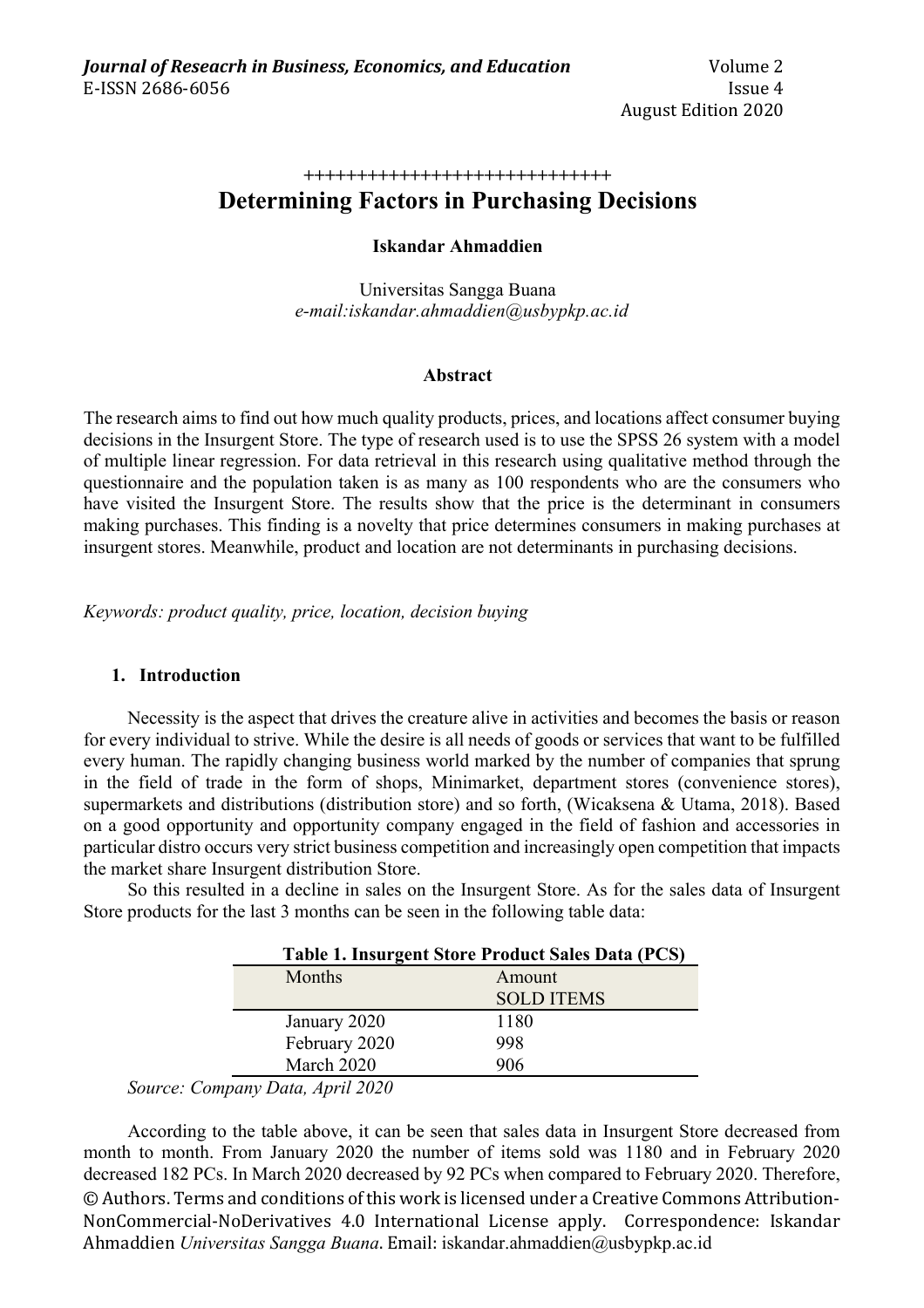companies engaged in the business of trading in particular distro must have knowledge of what can be the consideration of consumers in making purchasing decisions. Consumers always see some of the existing factors such as the quality of a product, the selling price, and the location where the product is sold, so that companies engaged in the trade business can make policies and a more effective strategy by combining the marketing mix that best suits the needs and desires of consumers (Jaafar, 2018).

Product quality is one of the tools used by marketers to determine the positioning of its products in the market. Therefore, every company must choose the level of quality of the product that it produces will help or support the effort to improve or maintain the positioning of the product in its target market. Quality is the ability of the product to carry out its functions, its capabilities include durability, reliability, thoroughness produced, ease of operation and serviceability and other valuable attributes on the product as a whole (Hoe & Mansori, 2018). Product quality is the ability of a company to give identity or feature to each product owned so that consumers can recognize the products owned by the company (Farhana, 2012).

#### **2. Literature Review**

Pricing is one of the elements of revenue-generating marketing; other elements produce costs (Ashraf, 2018). There is the principle of selling price should be able to cover the full cost plus a reasonable profit Price is a certain amount of money and services or goods that are available exchanged by the buyer to obtain a variety of product options and services provided by the seller (Sashi, 2012). There are several main elements of price activities including price lists, discounts, discounts, and payment periods There are four indicators that characterize the price of a product/service that is: affordability price, price suitability with product quality, price competitiveness, price compatibility with Benefits (Fahmi & Hands, 2039; Sashi, 2012; Surip et al., 2017)

Location is a store or retailer where in the area is a strategic area so it can maximize the profit (Fox et al., 2007; Nikola Knego, Kristina Petljak, 2014). Choosing a business location is a very important decision for the company to fulfill its needs. In addition, choosing the location has a strategic function in determining the achievement of the purpose of the business. One of the keys to success is location (Fuskova et al., 2018; Indarti, 2004). Determining a good location is an important decision because a place is a long-term resource commitment that can reduce the flexibility of future efforts, and the location will also affect future growth. The selected Area must be able to grow in terms of the economy so that the company can sustain its business survival. Selecting the location of the business effectively means avoiding negative risks to a minimum or in other words obtaining a location that has the maximum positive risk. Location selection will also impact on the costs that arise later on the results of the chosen one area/location as a business place. Consideration of selection of business locations will differ when the type of business that will be run also different. Industrial companies typically use cost minimizing strategy. On the other hand, the service business usually uses revenue maximizing strategy. As for the selection of warehouse location, usually determined by combining the cost factor and delivery speed. From a variety of site selection strategies, aims to maximize the company's profits (Kalinowski, 2016).

The Purchasing decision is the behavior that consumers are shown to seek, give, use, evaluate and spend a product and service that is expected to satisfy its needs (Kalinowski, 2016; Prasad & Jha, 2014, 2014). While the buying decision is a process by which consumers know the problem, look for information about a particular product or brand and evaluate how well each of these alternatives can solve the problem, which then leads to a purchase decision (Yap & Yazdanifard, 2014).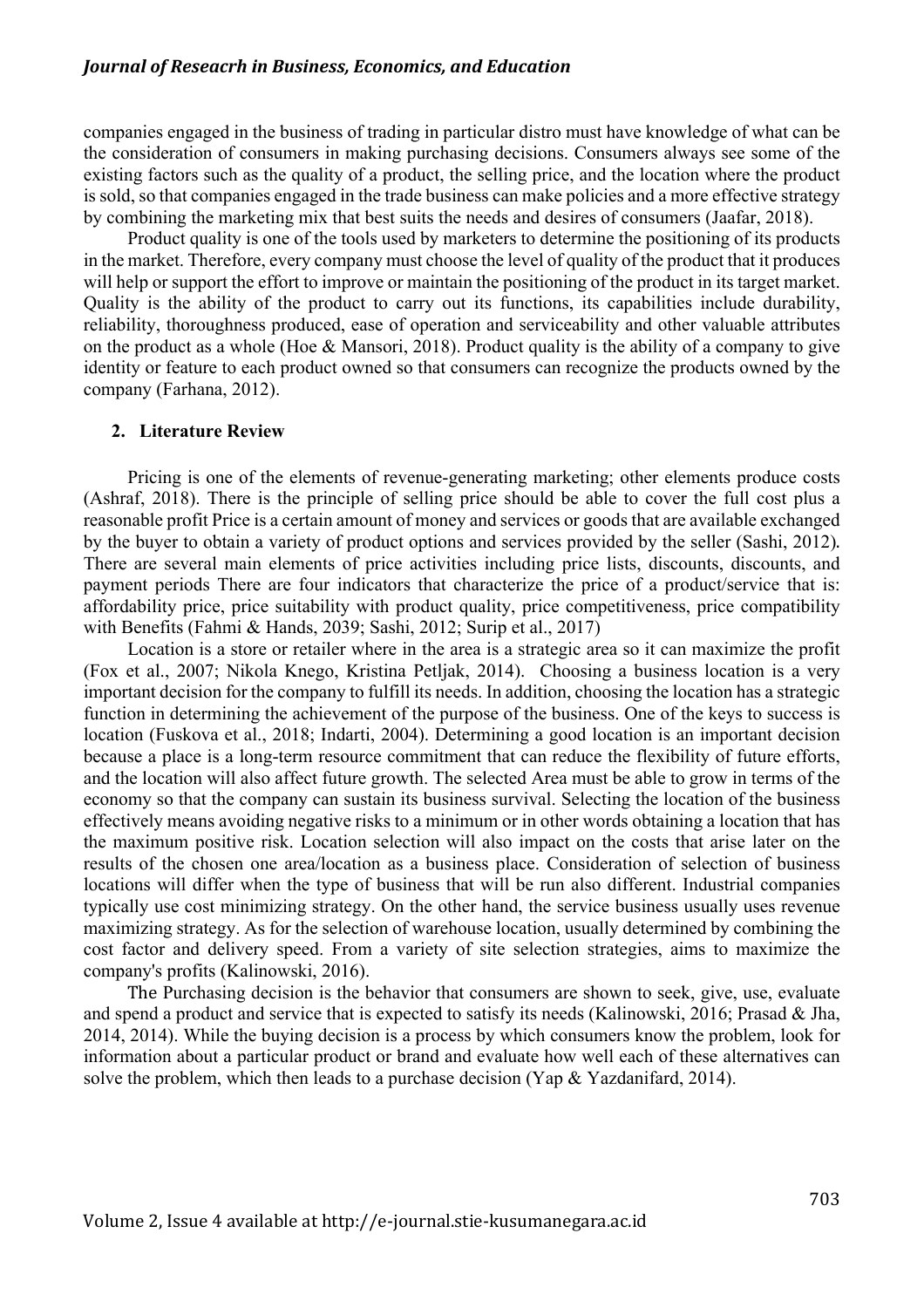# **3. Methodology**

The data collection techniques in this study used qualitative research methods using the questionnaire taken from the population of 100 respondents who were Insurgent stores consumers who had visited the Insurgent Store. For the questionnaire is transmitted via Google Form online. In this study also used research techniques of linear regression model using SPSS 26. The research was conducted from April to June to the respondents. This research is adopted from research (Foster et al., 2019; Imaningsih, 2018; Taiwo et al., 2017).

# **4. Result and Discussion**

## **Description of respondents**

The samples in this study amounted to 100 respondents, where questionnaires were disseminated to consumers through *Google forms* with the following results:

| <b>Table 2. Respondent's Gender</b> |               |               |            |  |  |
|-------------------------------------|---------------|---------------|------------|--|--|
| No                                  | <b>Gender</b> | <b>Amount</b> | Percentage |  |  |
|                                     | Male          | 66            | 66%        |  |  |
|                                     | Women         | 34            | 34%        |  |  |
| Amount                              |               | 100           | 100%       |  |  |

*Source: Primary Data (Questionnaire), processed 2020*

Depending on the gender table of the respondent can be noted that for the gender of the respondent is the most male is 66 people (66%) followed by a female respondent of 34 people (34%). This indicates the gender group of males is a potential consumer fixed in the purchase of Insurgent Store products.

# **Respondents Age**

The data about the age of consumer Insurgent Store taken as the respondent is as follows:

| <b>Table 3. Respondents Age</b> |                   |     |                          |  |
|---------------------------------|-------------------|-----|--------------------------|--|
| N <sub>0</sub>                  | Age               |     | <b>Amount Percentage</b> |  |
|                                 | $17 S/d 25$ years | 90  | $90\%$                   |  |
| 2                               | $26 S/d 41$ years | 10  | 10                       |  |
| Amount                          |                   | 100 | $100\%$                  |  |

*Source: Primary Data (Questionnaire), processed 2020*

According to the information on the age table of respondents can be noted that for the most important age of respondents is 17 S/d 25 years, which is 90 people (90%) Followed by respondents aged 26 to 41 years, i.e. as many as 10 people (10%). This indicates that respondents who have age 17 S/d 25 years are potential consumers in the purchase of Insurgent Store products.

## **Respondents Work**

The data on the work of consumer Insurgent Store taken as a respondent is as follows: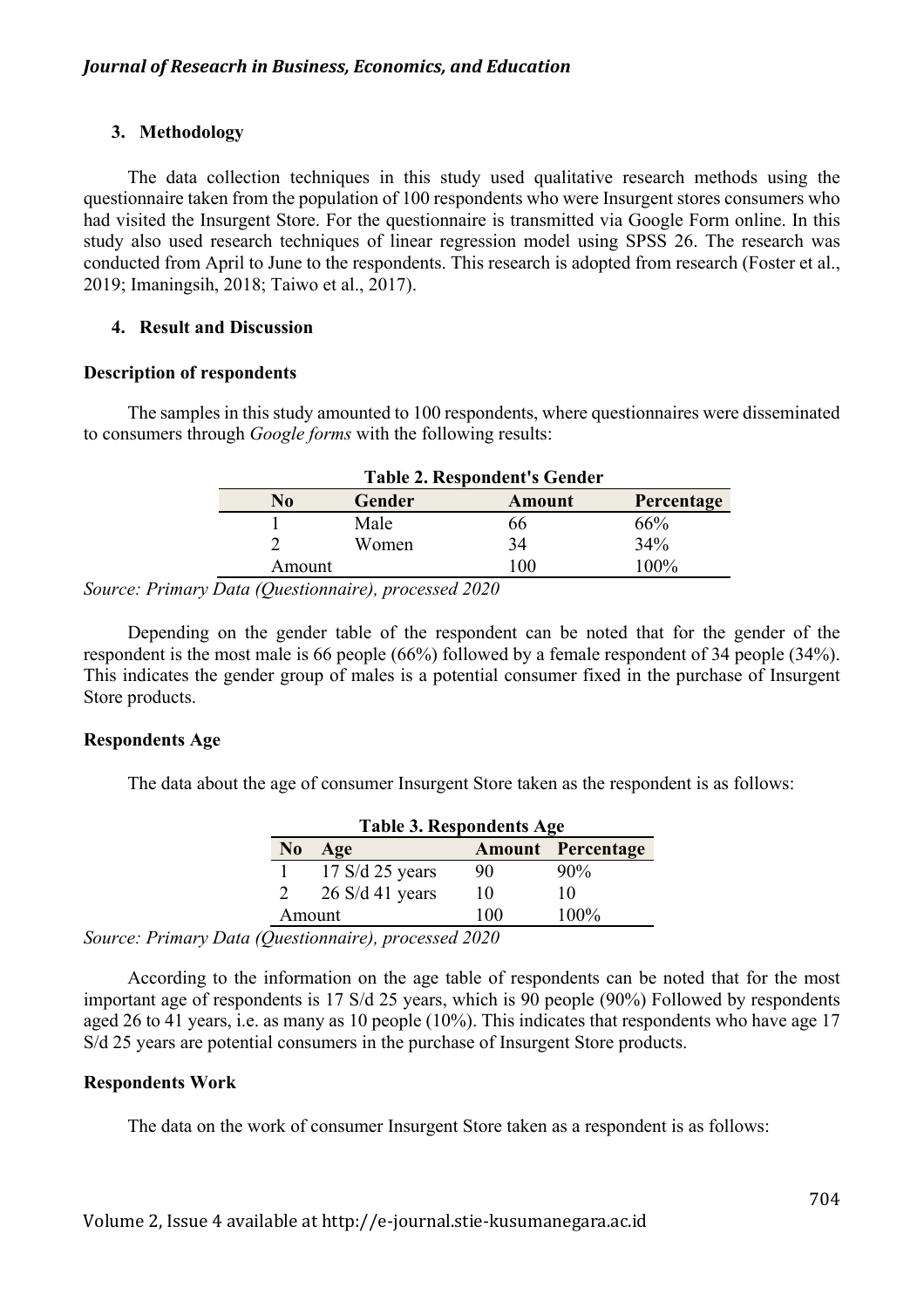| L'avit +. INCSPOTATION VI ULIN |                   |     |                          |  |  |
|--------------------------------|-------------------|-----|--------------------------|--|--|
| No                             | Age               |     | <b>Amount Percentage</b> |  |  |
|                                | Labor             |     |                          |  |  |
|                                | Private employees | 65  | 65%                      |  |  |
| 3                              | Entrepreneurial   |     |                          |  |  |
|                                | Students          | 28  | 28                       |  |  |
|                                | Student           |     |                          |  |  |
|                                | Amount            | 100 | 100%                     |  |  |
|                                |                   |     |                          |  |  |

**Table 4. Respondents Work**

Source: Primary Data (questionnaire), processed 2020

Based on the information in the worktable the respondent can be known that for the work of respondents the most are private employees as much as 65 people (65%) Followed by a student respondent of 28 people (28%). Subsequently respondents as an entrepreneurial of 3 people (3%) and students as many as 3 people (3%) And the last as 1-person laborer (1%). This indicates that respondents who work as private employees are potential customers in the purchase of Insurgent Store products.

# **Validity test**

Here is the result of the validity testing of research data on Insurgent Store distributions:

| Variable                                                                            | Indicators                                                          | Correlation | Sig. (2-<br>tailed) | N   | Description |
|-------------------------------------------------------------------------------------|---------------------------------------------------------------------|-------------|---------------------|-----|-------------|
|                                                                                     | Types of insurgent product ingredients                              | .858        | .000                | 100 | Valid       |
|                                                                                     | <b>Quality Stitching Insurgent Products</b>                         | .808        | .000                | 100 | Valid       |
|                                                                                     | Durability of Insurgent products                                    | .878        | .000                | 100 | Valid       |
|                                                                                     | Types and models of insurgent products                              | .886        | .000                | 100 | Valid       |
| Product<br>quality $X_1$<br>Price $X_2$<br>Location $X_3$<br>Purchase<br>decision Y | The appeal of insurgent products                                    | .885        | .000                | 100 | Valid       |
|                                                                                     | Price compatibility and product quality                             | .764        | .000                | 100 | Valid       |
|                                                                                     | Price suitability with consumer purchasing power                    | .788        | .000                | 100 | Valid       |
|                                                                                     | Affordability of product prices                                     | .864        | .000                | 100 | Valid       |
|                                                                                     | Price compatibility with the benefits that are felt                 | .895        | .000                | 100 | Valid       |
|                                                                                     | Varied prices                                                       | .825        | .000                | 100 | Valid       |
|                                                                                     | Location is easy to reach                                           | .844        | .000                | 100 | Valid       |
|                                                                                     | Wide place so that consumers freely                                 | .786        | .000                | 100 | Valid       |
|                                                                                     | Have adequate Parker place                                          | .799        | .000.               | 100 | Valid       |
|                                                                                     | Location is in the center of the crowd                              | .863        | .000                | 100 | Valid       |
|                                                                                     | Location easy to reach public transportation                        | .864        | .000                | 100 | Valid       |
|                                                                                     | Purchase decision due to need                                       | .786        | .000                | 100 | Valid       |
|                                                                                     | Reponden looking for information before deciding<br>on a purchase   | .769        | .000                | 100 | Valid       |
|                                                                                     | Compare prices with other products before deciding<br>on a purchase | .786        | .000                | 100 | Valid       |
|                                                                                     | Purchase decision because it has good quality and<br>suitable price | .878        | .000                | 100 | Valid       |
|                                                                                     | <b>Continuous product Purchases</b>                                 | .816        | .000                | 100 | Valid       |

**Table 5. Validity Test Results**

*Source: Data processing using SPSS Statistic 26*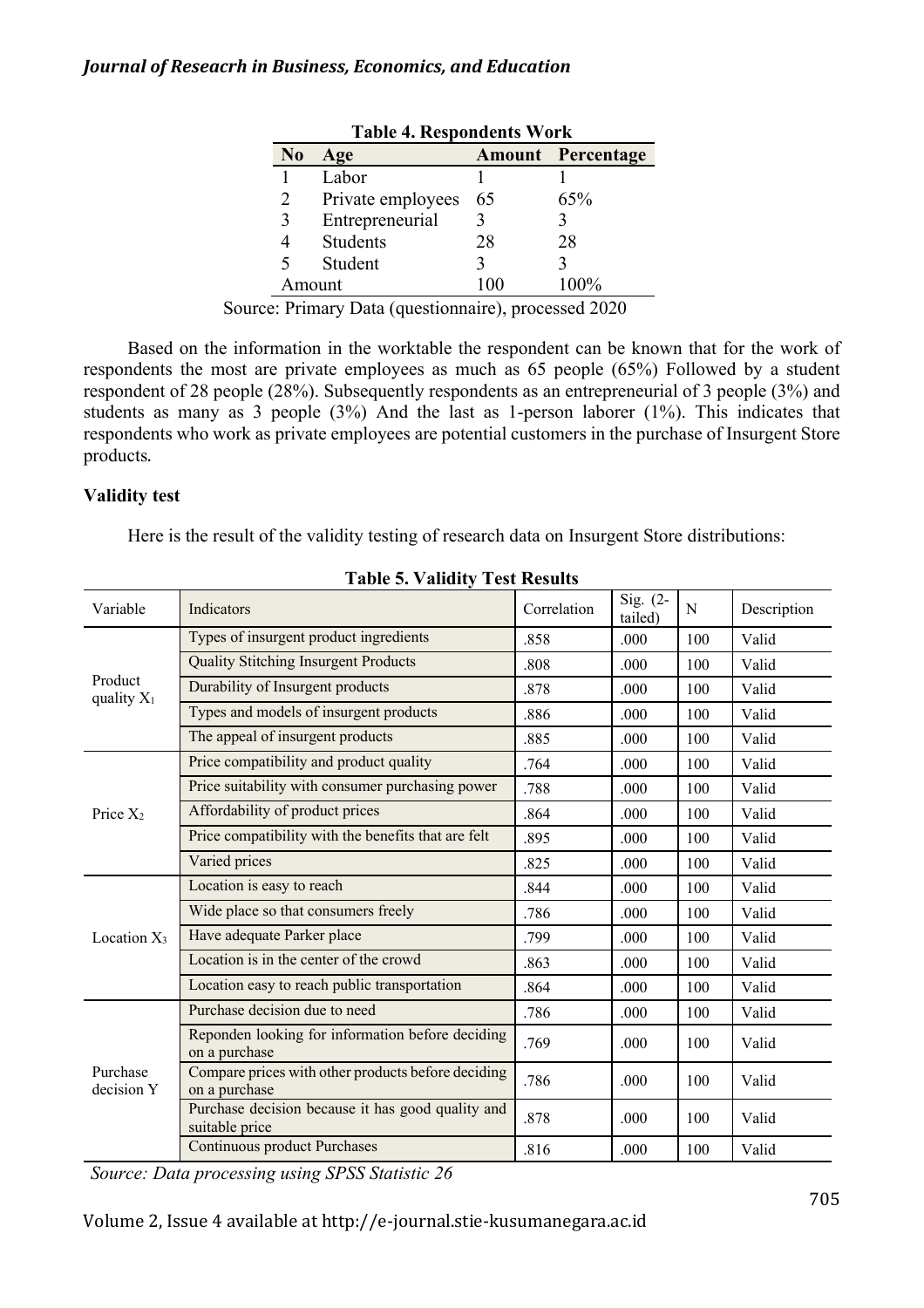The results of the validity testing table of research instruments are known that all indicators of each variable are declared valid because it is seen from its significance value, if the value of significance  $\leq 0.05$  then declared valid and if otherwise the value of significance  $\geq 0.05$ , then it is declared invalid. Thus, indicators of the statement on product quality, price, location and purchase decision are valid or capable of measuring the variables, so that they can be used as a data collection tool in this study.

## **Reliability Test**

The basis of decision making in reusability test is if the value of Cronbach's alpha  $> 0.60$  then the questionnaire or poll expressed reliable or consistent and conversely if Cronbach's alpha > 0.60 then questionnaires or polls expressed unreliable or inconsistent.

| <b>Variable</b>        | <b>Cronbach Alpha</b> | Alpha coefficient   Description |          |
|------------------------|-----------------------|---------------------------------|----------|
| $X_1$ product quality  | .908                  | .60                             | Reliable |
| $X_2$ Price            | .881                  | .60                             | Reliable |
| $X_3$ Locations        | .888                  | .60                             | Reliable |
| Y Purchasing Decisions | .863                  | .60                             | Reliable |

**Table 6. Reliability Test Results**

Source: Data processing using SPSS Statistic 26

From the reliability test results in the table above, it can be seen that the statement has reliable results. These results have the meaning that all of Cronbach's Alpha is greater than the value of 0.60 so it can be concluded that the items of the questionnaire are reliable.

## **Classic Assumption Test**

Test normality is useful for determining data that has been collected with normal distribution or not. Based on the test results normality with One-Sample method Kolmogorov-Smirnov with a look at the value of Monte Carlo Sig. (2-tailed) shows error with Monte Carlo Sign. 0.058 > 0.05 which means that the error is a normal distribution. The next step is to do a multicollinearity test can be seen from the multicollinearity test results above shows that the value of tolerance  $> 0.10$ , meaning that there is no multicollinearity and the value of VIF < 10.00 means that there is no multicollinearity. It can be concluded that the influence of product quality, price and location there is no multicollinearity between variables freely in the regression model. The final step is test heteroskedasticity. Based on the test results from the table above using the correlation Spearmen We can know that the significance of eachvariable  $> 0.05$  then, the hypothesis was received because the data did not exist heteroskedasticity. After carrying out the classical assumption test, the next step is to do the hypothetical test with the F test and the t test in accordance with the hypothesis that we mentioned earlier.

| <b>Table 7. Multiple Linear Regression Test Results</b> |                                    |         |                              |              |          |      |  |
|---------------------------------------------------------|------------------------------------|---------|------------------------------|--------------|----------|------|--|
| Model                                                   | <b>Unstandardized Coefficients</b> |         | Standardized<br>Coefficients |              | Sig.     |      |  |
|                                                         |                                    | В       | Std. Error                   | <b>B</b> eta |          |      |  |
|                                                         | Constant                           | .766    | .767                         |              | .999     | .320 |  |
|                                                         | Product quality                    | $-.133$ | .088                         | $-.125$      | $-1,513$ | .133 |  |
|                                                         | Price                              | 1,045   | .080                         | 1,016        | 13,044   | .000 |  |
|                                                         | Location                           | .041    | .052                         | .047         | .801     | .425 |  |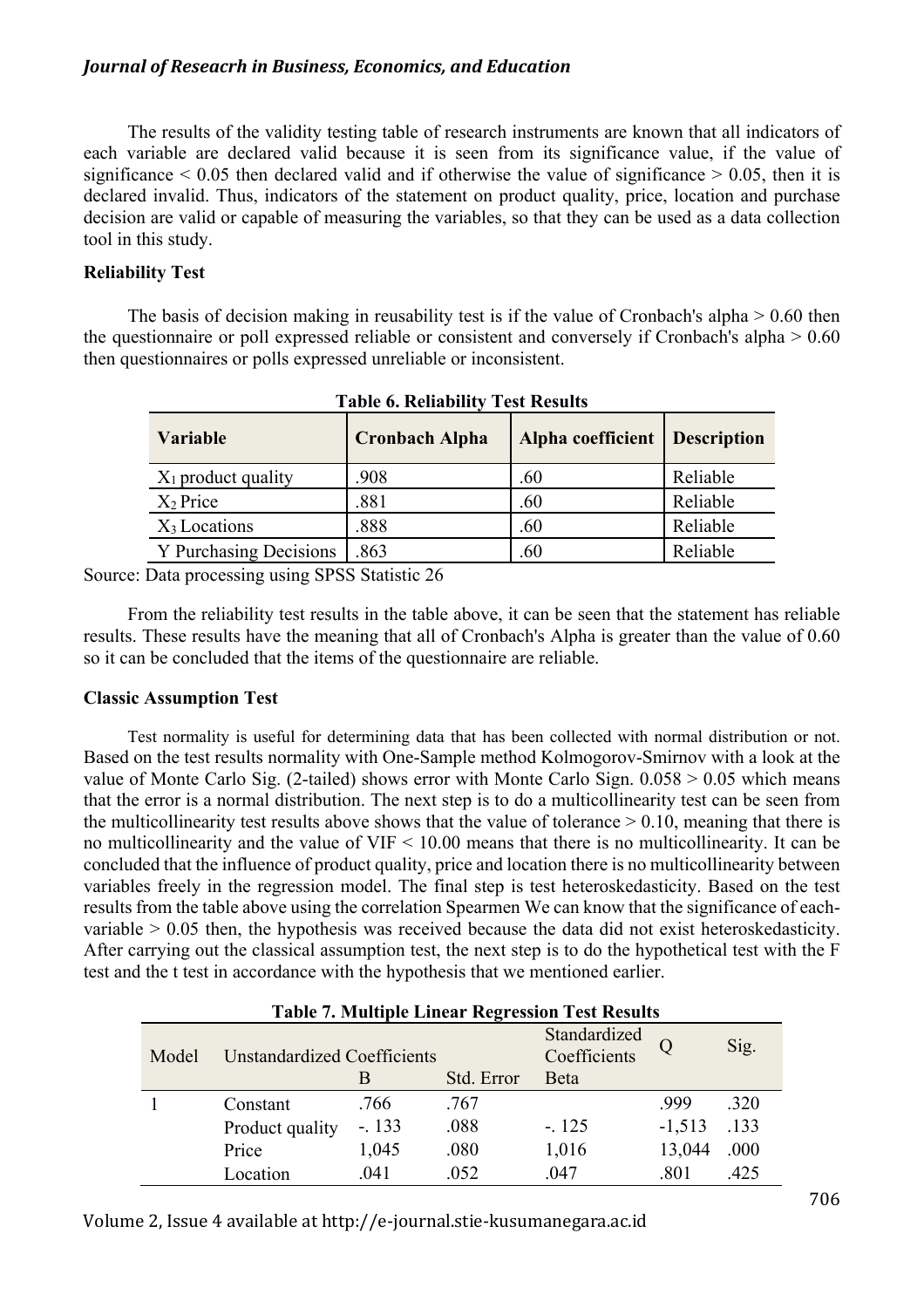From the table results above the regression equation has the following meanings:

Constant value of Unstandardized Coefficients. 766 This constant value states that if there is a product quality  $(x1)$ , the price  $(x2)$ , the location  $(x3)$  Then the consistency value of the purchase decision (Y) is. 766. Product quality (x1) has a regression coefficient of-0133 with negative value, then product quality  $(x1)$  negative effect on the purchase decision  $(Y)$ . Price  $(x2)$  has a coefficient of 1,045 with a positive value, then the price (x2) positively influence the decision of the purchase (Y). Location  $(x3)$  has a coefficient of 0.041 with a positive value, then the location  $(x3)$  positive effect on the purchase decision (Y).

From the test results, it is known that the price variable has a significant influence on purchasing decisions at the Insurgent Store. Consumers consider that the price is cheap and affordable that consumers expect to decide on the purchase price. This study is in accordance with the research conducted by (Adam, 2017; Albari & Safitri, 2018), which shows that price has a significant effect on purchasing decisions. From the description of the data and analysis of the results of research on the price variables described in the previous chapter, it can be stated that prices are able to influence consumers in making purchasing decisions that are most considered by consumers when buying. states that prices are a number of goods that can be offered to the market. to get attention, buy and use or consume and which can satisfy consumer wants or needs For respondents, when they want to make a purchase, price becomes their consideration before making a purchase, and they think that at an affordable price they can get what they expect, (Popovic et al., 2019). While other considerations of consumers regarding price estimates. The results of this study are in accordance with the theory of (Kapferer, 2008; Kumar & Srivastava, 2013) that price is used to position the brand of a product as a quality brand or vice versa, and the price is the basis of comparison between other competing brands. From this it can be seen that the insurgent store is able to prove that by playing a price that is affordable for all groups and from that affordable price consumers get what they expect and are able to compete with others of the same type. This research is very interesting because the quality of the product and the location are not influencing the purchasing decision process. From the descriptions of respondents, it can be seen that the people who buy this insurgent store product are millennials, almost 90 percent of those who make purchases are millennials so that quality and location are not something that makes the purchasing decisions of respondents. Quality and location are not important because price is the most determining factor in making a purchase. From the results of interviews with several respondents, insurgent stores already have a good brand among buyers. Because it already has a good brand, consumers see the price that determines the number of similar companies in Bandung.

#### **5. Conclusion**

The conclusion of this study is that there are several factors that are considered in the purchase decision. (1). Production Cost Factor: This factor calculates how much it costs to spend on a product. From the results of this accumulated cost, the insurgeent store can set the price by: Production cost  $+$ desired profit in  $(\%)$  = pricing / selling price. (2). Competitor / Competitor Factors: This factor becomes the pricing strategy carried out by the insurgent store by means of competitors' prices as a reference or as a comparison for the prices that will be set by the insurgent store. The strategy used by the insurgent stote is to set product prices cheaper than competitors' prices in order to attract customers, gain customers and market share. (3). Demand Factor: This factor refers to the number of requests, the quality of the fabric material requested, the design, the quality of the screen printing and the processing time. The author proposes several suggestions to be taken into consideration in carrying out pricing strategies and is expected to be useful for insurgent stores both for the present and the future. The first must be consistent with product pricing decisions. Then the insurgent store must not ignore the competition factor, even though the insurgent store is sure of the superiority of the product. Insurgent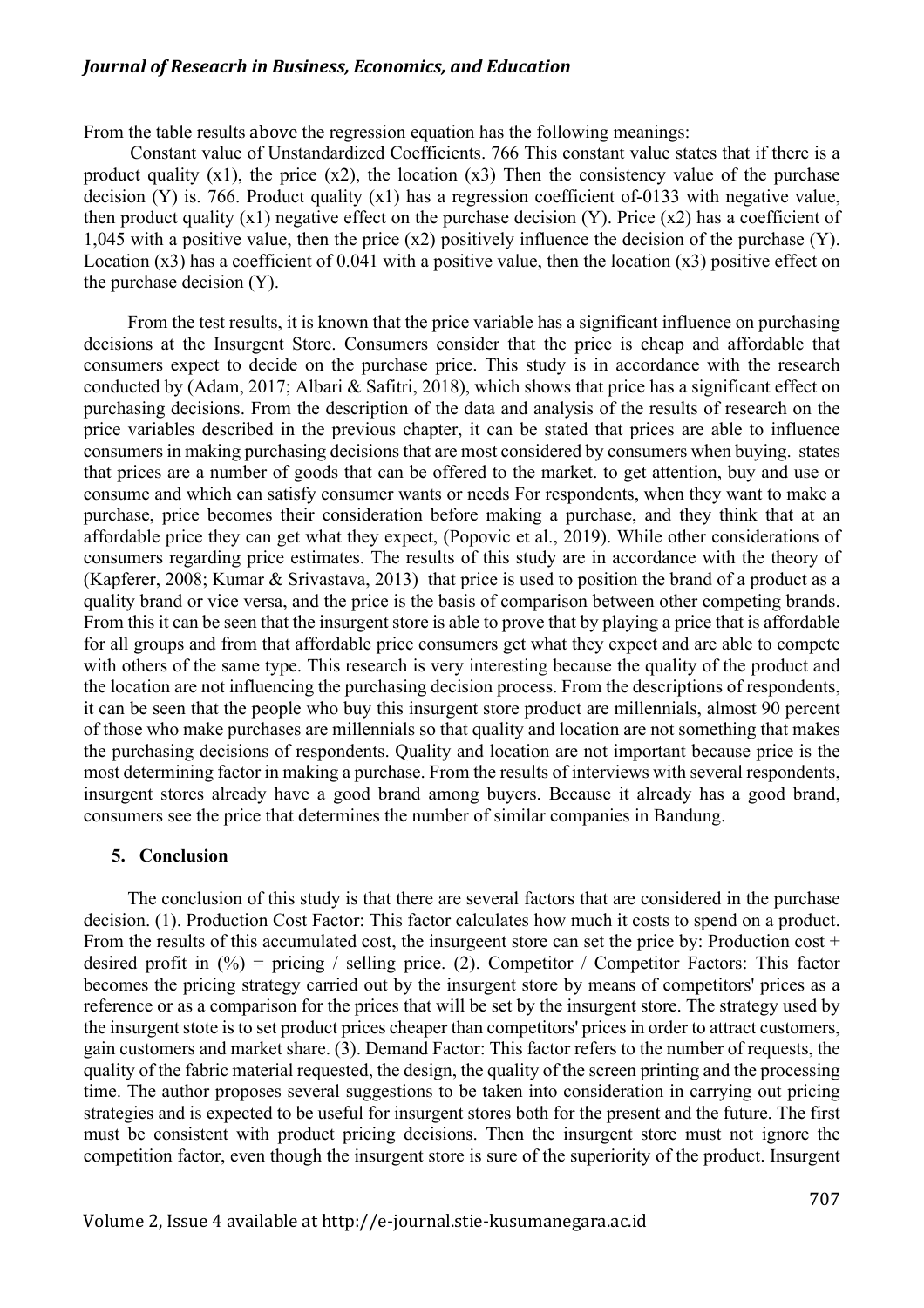stores need continuous monitoring of product prices set by competitors and make price adjustments. Thus, it is hoped that the prices of insurgent store products can be more competitive.

#### **Acknowledgment**

Thank you to the students of Sangga Buana University who have helped in distributing questionnaires and drafting this research draft, especially for students of practicing business statistics and business statistics.

## **Reference**

- Adam, M. (2017). Effect of Price , Design and Location on Decision of Purchase and Its Implication on Customer Satisfaction. V(12), 345–353.
- Albari, & Safitri, I. (2018). The influence of product price on consumers' purchasing decisions. Review of Integrative Business and Economics Research, 7(2), 328–337.
- Ashraf, S. F. (2018). A Study of Premium Price Brands with Special Reference to Willingness of Customer to Pay. August 2017. https://doi.org/10.6007/IJARBSS/v7-i7/3126
- Fahmi, A., & Hands, D. (2039). The Taxi Service Review: Malaysia Context. Mediterranean Journal of Social Sciences MCSER Publishing, 7(4), 2039–9340. https://doi.org/10.5901/mjss.2016.v7n4p
- Farhana, M. (2012). Brand Elements Lead to Brand Equity : Differentiate or Die. 4(4), 223–233.
- Foster, B., Johansyah, M. D., & City, B. (2019). The Effect of Product Quality and Price on Buying Interest with Risk as Intervening Variables ( Study on Lazada . com Site Users ). 9(12).
- Fox, E., Postrel, S., & McLaughlin, A. (2007). The impact of retail location on retailer revenues: An Empirical investigation. Southern Methodist University, …, January, 1–45. https://pdfs.semanticscholar.org/0987/0c27143c5d02b2861869f384b9db785ba4f1.pdf%0Ahttp://efox.c ox.smu.edu/personal/retaillocation.pdf
- Fuskova, M., Hanáčková, D., & Gubáňová, M. (2018). Location Factors and Their Importance in Location ( in Conditions of Slovak Republic ) Case Study. 10(1), 5–18.
- Hoe, L. C., & Mansori, S. (2018). The Effects of Product Quality on Customer Satisfaction and Loyalty: Evidence from Malaysian Engineering Industry. International Journal of Industrial Marketing, 3(1), 20. https://doi.org/10.5296/ijim.v3i1.13959
- Imaningsih, E. S. (2018). The Model Of Product Quality, Promotion, Price, And Purchase Decisions. Jurnal Ekonomi, 23(2), 260–271. https://doi.org/10.24912/je.v23i2.373
- Indarti, N. (2004). Business Location and Success: The Case of Internet Café Business in Indonesia. Gadjah Mada International Journal of Business, 6(2), 171. https://doi.org/10.22146/gamaijb.5543
- Jaafar, S. N. (2018). Consumers ' Perception s , Attitudes and Purchase Intention towards Private Label Food Products in Malaysia. 2(8).
- Kalinowski, N. L. (2016). How can organizations determine the ideal warehouse location strategy to optimize business results?
- Kapferer, J. (2008). The New Strategic Brand Management: Creating and Sustaining Brand Equity Long Term Kogan Page Series New Strategic Brand Management: Creating and Sustaining Brand Equity Series. In Igarss 2014. https://doi.org/10.1007/s13398-014-0173-7.2
- Kumar, S. J., & Srivastava, R. K. (2013). An Exploratory Study of Product and Brand Positioning Typologies with Respect to Pharmaceutical Companies. Review of Integrative Business and Economics Research, 2(2), 638–654. http://search.proquest.com/docview/1513315163?accountid=46437
- Nikola Knego, Kristina Petljak, R. V. (2014). Location and Layout As Sources of Competitive Advantage of Small. Journal of International Scientific Publications, 8(January 2014), 267–281.
- Popovic, I., Bossink, B. A. G., & van der Sijde, P. C. (2019). Factors influencing consumers' decision to purchase food in environmentally friendly packaging: What do we know and where do we go from here? Sustainability (Switzerland), 11(24), 1–22. https://doi.org/10.3390/SU11247197
- Prasad, R. K., & Jha, M. K. (2014). Consumer buying decisions models: A descriptive study. International Journal of Innovation and Applied Studies ISSN, 6(3), 2028–9324. http://www.ijias.issr-journals.org/